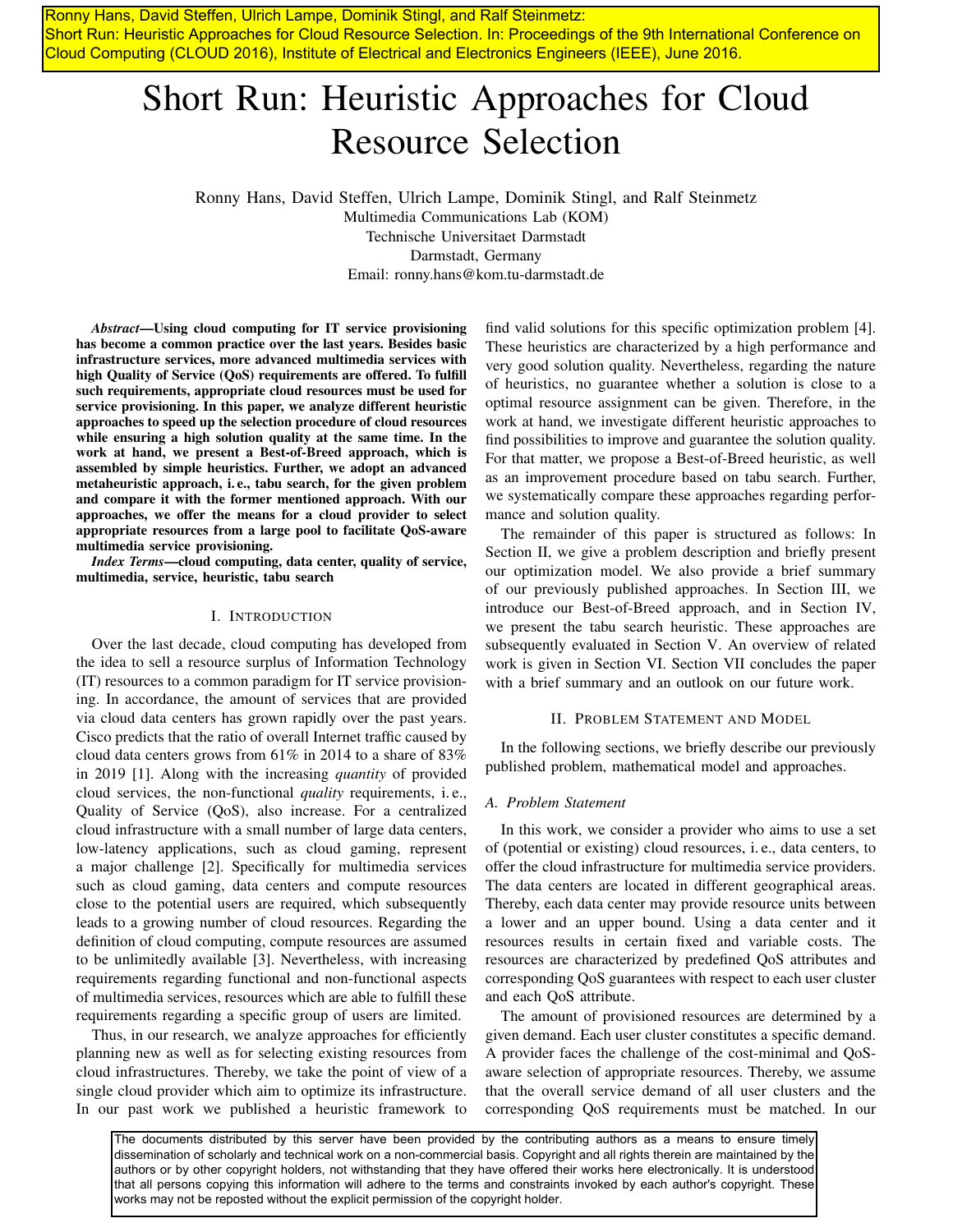former work, we referred to this problem as *Cloud Data Center Selection Problem* (CDCSP) [5].

#### *B. Mathematical Model*

In this subsection, we briefly describe the mathematical model, which is based on our former work [5]. The presented model constitutes a static, single period optimization problem. To start with, we describe the required formal notations, beginning with the basic entities:

- $D = \{1, 2, ..., D^{\#}\}\$ : Set of data centers
- $U = \{1, 2, ..., U^{\#}\}\$ : Set of user clusters
- $Q = \{1, 2, ..., Q^{\#}\}\$ : Set of QoS attributes

With respect to the basic entities, the associated parameters can be defined as follows:

- $SD_u$ : Service demand of user cluster u
- $K_d^{min} \in \mathbb{R}$ : Minimal capacity of data center d
- $K_d^{max} \in \mathbb{R}$ : Maximal capacity of data center d
- $CF_d \in \mathbb{R}$ : Fixed costs of selecting data center d
- $CVO_d \in \mathbb{R}$ : Variable operational costs per resource unit in data center d
- $QG_{d,u,q} \in \mathbb{R}$ : QoS guarantee of data center d w.r.t. user cluster  $u$  for QoS attribute  $q$
- $QR_{u,q} \in \mathbb{R}$ : QoS requirement of user cluster u w.r.t. QoS attribute q

To model the CDCSP as an optimization problem, the following decision variables are introduced:

- $x_d$ : Selection of a data center d
- $y_{d,u}$ : Capacity provided by data center d to user cluster  $\overline{u}$

In the model, Equation 1 defines the objective of the problem, i. e., the minimization of total cost  $C$ , which depends on the decision variables  $x_d$  and  $y_{d,u}$  (Equation 7). The *binary* variables  $x_d$  indicate if data center d will be used for service provisioning.  $y_{d,u}$  are *integer* variables that denote the number of resource units data center  $d$  provides to user cluster  $u$ .

Equation 2 constitutes the constraint that the service demand of each user cluster needs to be satisfied. Equations 3 and 4 define the given lower bound  $K_d^{min}$  and the given upper bound  $K_d^{max}$  of the available capacity for each data center. In addition, they represent the link between the decision variables x and y. In Equation 5 and Equation 6, the variables  $p_{d,u}$ restrict the resource allocation between data centers and user clusters, depending on the fulfillment of the QoS requirements.

#### *C. Previous Approaches*

In the given exact formulation, the problem uses binary and integer decision variables (cf. Equation 7), resulting in an Integer Program (IP). Such an IP can be solved using offthe-shelf algorithms, such as branch-and-bound [6]. However, the computation time for such IPs grows exponentially with the number of decision variables. To overcome this drawback, we also introduced a simple heuristic approach based on the common concept of Linear Program (LP) relaxation in our past research [7]. Thereby, the binary and integer decision Model 1 Cloud Data Center Selection Problem

Min. 
$$
C(x, y) = \sum_{d \in D} x_d \times CF_d + \sum_{d \in D, u \in U} y_{d,u} \times CVO_d
$$
 (1)

$$
\sum_{d \in D} y_{d,u} \ge SD_u \quad \forall u \in U \tag{2}
$$

$$
\sum_{u \in U} y_{d,u} \le x_d \times K_d^{max} \quad \forall d \in D \tag{3}
$$

$$
\sum_{u \in U} y_{d,u} \ge x_d \times K_d^{min} \quad \forall d \in D \tag{4}
$$

$$
y_{d,u} \le p_{d,u} \times K_d^{max} \quad \forall d \in D, \forall u \in U \tag{5}
$$

$$
p_{d,u} = \begin{cases} 1 & \text{if } QG_{d,u,q} \le QR_{u,q} \quad \forall q \in Q \\ 0 & \text{else} \end{cases}
$$
 (6)

$$
x_d \in \{0, 1\} \quad \forall d \in D
$$
  

$$
y_{d,u} \in \mathbb{N} \quad \forall d \in D, \forall u \in U
$$
 (7)

$$
x_d \in \mathbb{R}, 0 \le x_d \le 1 \quad \forall d \in D \tag{8}
$$
  

$$
y_{d,u} \in \mathbb{R}, y_{d,u} > 0 \quad \forall d \in D, \forall u \in U
$$

$$
\frac{\partial u}{\partial u} = \frac{\partial u}{\partial u} = \frac{\partial u}{\partial u} = 0
$$

variables are substituted by corresponding real variables (cf. Equation 8), thus trading potentially non-optimal solutions against substantial reductions in computation time. Since this basic heuristic approach do not consider the specific structure of the described problem, we introduced and evaluated priority-based approaches in our past work [4]. The published heuristic framework is based on priority and cost allocation rules and puts us into the position to assemble numerous heuristics, each of them with a different solution quality and a different performance, depending on the given test case.

#### III. BEST-OF-BREED HEURISTIC

With this approach, we aim to ensure a better and more constant solution quality compared to single heuristics while maintaining a favorable performance. The basic idea behind the approach is the efficient application of different heuristics for the same problem. The predefined heuristics are executed subsequently or in parallel for an identical problem instance. Out of all different solutions, we select the one with the best solution quality, i. e., lowest total cost.

Since the input parameters in a real life scenario are unknown in advance, the solution quality between the individual heuristics may differ. In principle, each possible heuristic approach may be included within this *Best-of-Breed* heuristic. Nevertheless, depending on the number of the used heuristics,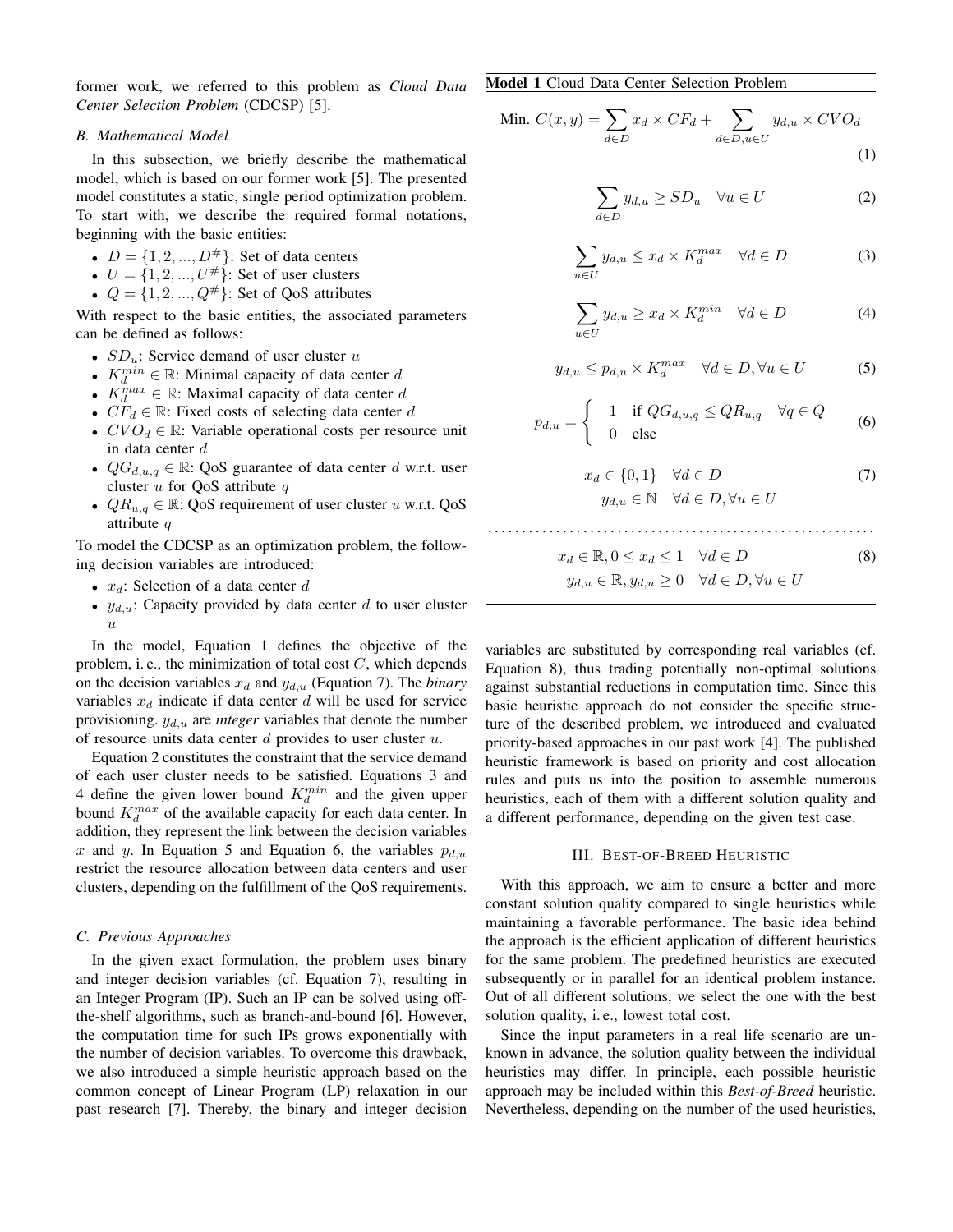their characteristics, and the implementation of the Best-of-Breed approach, the computation time increases. Thus, a wise selection of the included heuristics is required.

In this work, we use the heuristic approaches that we published in our former work [4]. On one hand, the controllable factor for solution quality and performance is the configuration of each heuristic, which is easy to determine for a predefined set of input parameters. On the other hand, input parameters such as demand and resource utilization, which in real life scenarios are out of our control sphere, influence solution quality and performance as well. Our past work shows that these parameters cause different best-fitting configurations depending on the test case. In the subsequent sections, we describe our procedure to assemble appropriate heuristics for this approach.

#### *A. Solution Quality*

To determine a set of heuristics that should be considered within the Best-of-Breed approach, we evaluate a set of existing heuristic regarding there solution quality and performance. First, for each evaluated test case, we select the one heuristic with the best average solution quality compared to the exact solution. We compare this heuristic to all other heuristics using the statistical instrument of paired t-tests [8]. Based on this approach, we are able to decide whether a given heuristic approach differs statistically significant from the selected best approach or not. As result, we get a group of heuristics that deliver the *best* solution quality, i. e., a group of heuristics with no statistically significant difference compared to the average best solution.

#### *B. Performance*

Out of the previously described group, we select the one with the best performance, i. e., lowest computation time. We followed the same procedure like we did with the solution quality. We compared the heuristic with the best performance to all other heuristics to identify the best *and* the fastest heuristics for each test case. The identified heuristic approaches are included in our Best-of-Breed approach. With this methodology, for a given set of problem instances, it is obvious that the described Best-of-Breed approach should provide a better or equal solution quality compared to a single heuristic. However, it also causes a higher computational effort. In our prototypical implementation, we execute the single heuristics subsequently, thus increasing the computation time with each additional heuristics. In scenarios with high performance requirements, a parallel execution may be favorable. In the evaluation section, we apply the Best-of-Breed approach to different test cases and compare the results with the metaheuristic *tabu search*, which is described in the following section.

#### IV. TABU SEARCH HEURISTIC

The second approach we evaluate is the metaheuristic *tabu search*, which was introduced by Fred Glover in 1986 [9]. It is used to guide a local search procedure with the aim to overcome *local* optima and to find a solution close to the

*global* optimum. For the local search procedure, it can make use of various methods, such as approximation procedures [10]. Fig. 1 illustrates the different components of the tabu search approach we used. These core elements and further configuration of our approach are explained in the following subsections.

## *A. Initial Solution*

Since the tabu search heuristic is an improvement procedure, it requires an initial solution as a starting point. Further, it guides a local search procedure. In both cases, appropriate heuristic approaches are required. For that purpose, we make use of one of the heuristic approaches we determined within the statistical analysis presented in Section III.

#### *B. Local Search Procedure*

The local search approach requires several steps, such as defining the neighborhood, analyzing the neighborhood, selecting an appropriate solution, updating the corresponding data structure for every iteration, and checking the stop conditions.

*1) Defining the Neighborhood:* The first step of the local search procedure is the definition of the neighborhood. To determine the neighborhood  $NB(x)$  of the current solution  $x \in \mathbf{X}$ , specific moves must be defined. Thereby, the size of the neighborhood and next solution depends on the predefined moves. In our case, we use single-attribute-moves, i. e., use or not use a data center. Thus, with a given number of  $m$  possible data centers, the neighborhood is restricted to  $m$  different possible solutions of the assignment problem.

*2) Analyzing of Neighborhood Solutions:* To determine the neighborhood, we use candidate lists [11]. The list  $D_{x_{curr}}^{\text{unused}}$ includes all currently unused data centers that may be *opened*. The list  $D_{x_{curr}}^{\text{used}}$  includes all currently used data centers, which are possible candidates to *close*. Thus, each list stores the required attributes to transform a current solution  $x \in X$ into an adjacent solution  $x' \in NB(x)$ . Consequently, an adjacent solution differs in exactly one attribute from the current solution. We sort our candidate lists by total cost per resource unit (cf. Equation 9).

$$
\overline{c(d)} = \text{CV}_d + \text{CF}_d \cdot \frac{1}{K_d^{\max}} \tag{9}
$$

The candidate list  $D_{x_{curr}}^{\text{used}}$  is sorted in descending order, since we assume that more expensive data centers are less likely part of the optimal solution. In contrast, the list  $D_{x_{curr}}^{\text{unused}}$ , which contains the currently unused data centers, is sorted in ascending order, since we are assume that less expansive data centers are more likely part of the optimal solution.

In each iteration, both lists are analyzed step by step. The analysis of a list stops once the calculated total cost starts to increase. That is, when the first calculated neighborhood solution causes higher cost, the neighborhood search stops and the current solution will be used as a result of the current iteration. Thus, the size of the analyzed neighborhood depends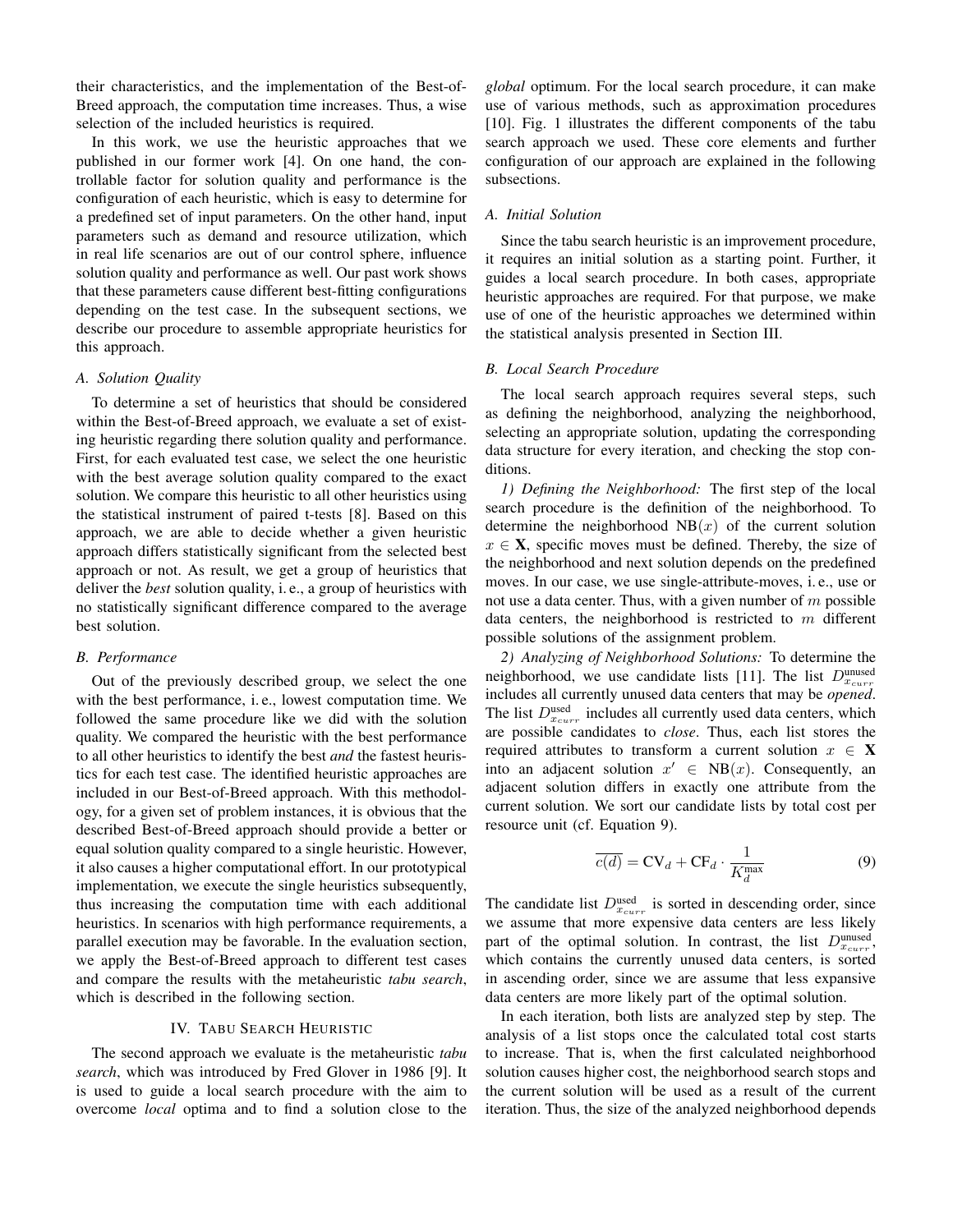

Fig. 1. Components of the Tabu Search Heuristic

#### Algorithm 2 Analysis of the Neighborhood

**Start:** Current valid solution  $x_{\text{curr}} \in \mathbf{X}$  and sorted candidate lists  $D_{x_{curr}}^{\text{used}}, D_{x_{curr}}^{\text{unused}}$ 1:  $x_{\text{fav}} \leftarrow$  Null;  $\text{costs}(x_{\text{fav}}) \leftarrow \infty$ 2: for all  $d \in D_{x_{curr}}^{\text{unused}}$  do 3:  $x' \leftarrow \text{transformSolution}(d, x_{\text{curr}})$ 4: if  $x \notin$  tabu list or satisfiesAspirationCriterium(x') then 5: if  $cost(x') < cost(x_{\text{fav}})$  or  $cost(x_{\text{fav}}) = \infty$  then  $x_{\text{fav}} \leftarrow x'$ 6: **else** stop analyzing candidate list  $D_{x_{curr}}^{\text{unused}}$  **end if** 7: end if 8: end for 9: for all  $d \in D_{x_{curr}}^{\text{used}}$  do 10:  $x' \leftarrow \text{transformSolution}(d, x_{\text{curr}})$ 11: **if**  $x' \notin$  tabu list or satisfiesAspirationCriterium(x') then 12: **if**  $cost(x_1') < cost(x_{\text{far}})$  or  $cost(x_{\text{far}}) = \infty$  then  $x_{\text{fav}} \leftarrow x'$ 13: **else** stop analyzing candidate list  $D_{x_{curr}}^{\text{used}}$  **end if** 14: end if 15: end for

on the development of the total cost. Algorithm 2 shows the corresponding pseudo code.

In line 3 and line 10, we open or close a data center, respectively. Thus, a new resource assignment is determined, i. e., assignments are shifted between data centers. The allocation of the resources causes different cost compared to the previous solution. The new costs are compared with the current cost of the solution in line 6 and 13, respectively. To overcome local optima, tabu search allows moves that temporarily lead to worse solutions. So, if no better solution is available, we accept a worse one as well.

The methods *transformSolution* in our pseudo code are simple representations of the (re-)assignment process. In practice, to reduce computation effort in this step, we use different procedures depending on the conducted move: For an additional data center, we can use a simplified calculation procedure for the neighborhood solution because of the relaxed capacity constraints.

First, we add all resource assignments to the list  $Y_{x_{curr}}$  and check whether the additional data center is able to satisfy the QoS requirements. Those resource units  $y_{d,u}$ , that are in line

for a new assignment are added to the list  $Y_{x_{curr}}^{toCheck}$ . This list is sorted in descending order by variable cost. Afterwards, we compare the variable cost  $CV<sub>d</sub>$  between present data centers and the new one for the assignments in  $Y_{x_{curr}}^{toCheck}$ . If the variable cost for the new data center is less then the current variable cost, the resource assignment is changed in favor of the new data center. This procedure is repeated until the variable cost of a new data center exceeds the current variable cost or until the maximal capacity  $K_d^{\text{max}}$  is reached.

Closing a data center reduces the available resources and requires a complete recalculation of the resource assignment. In this case, we use again a heuristic, which was selected following the procedure stated in Section III. Since the amount of available resources is reduced, it is possible that a neighborhood solution does not satisfy condition 2 from our model and causes an invalid solution. In such a case, we assume the cost as infinite and the solution will not be taken into account.

### *C. Tabu List*

The name giving and an essential component of the tabu search is the *tabu list*. Thereby, the tabu list prevents the algorithm from returning to an already visited solution within a given number of iterations. In our approach, we use an attributive tabu list, i. e., a recency-based memory [12]. This type of tabu list only maintains attributes of solutions that have changed in the recent past. In our case, this corresponds to the *id* of an data center  $d \in D$ , which was recently opened or closed. This data center will be added to the tabu list and its state cannot be changed for a given number of iterations. Regarding the first-in-first-out principle, a stored value is removed from the tabu list when the maximum number of entries is reached [13].

Thereby, the determination of the tabu list size is a major challenge. A tabu list which is too short leads to circles within the local search. A list that is too long results in a big amount of possible solution that are tabu and causes an early termination of the local search and thus, a bad solution quality [11].

For our implementation, we use a tabu list that considers properties of the current problem instance. We set the tabu list size while considering the number of all possible data centers  $|D|$ . Thereby, the size of the tabu list must be shorter than the number of data centers to avoid that all possible solutions are part of the tabu list. Further, the growth of the list must be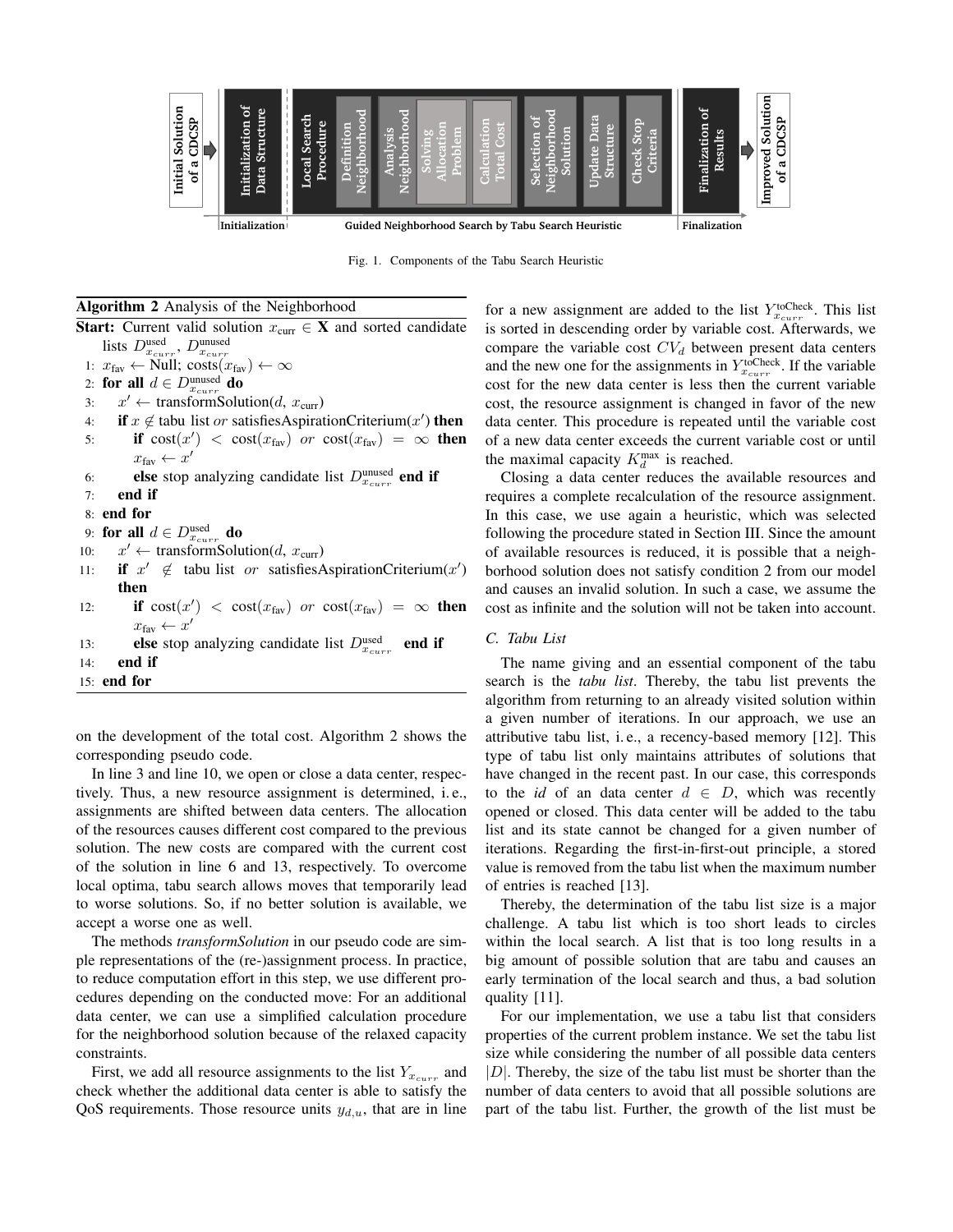smaller then the number of data centers to permit extensive problem instances. Based on this, we choose a size of  $\frac{1}{2}$ problem instances. Based on this, we choose a size of  $\frac{1}{2} \cdot \sqrt{|D|}$  for our experiments, which corresponds with findings in the literature [14]. The analysis of this parameter is stated in Section V-B1.

Further, there is also a possibility to overrule the tabu list which is named *Aspiration Criteria*. Such criteria can come into force when a so far unknown better solution exists in the neighborhood, even when the corresponding move is prohibited by the tabu list [10]. In Algorithm 2 in Line 4 it is denoted as *satisfiesAspirationCriterium(*x 0 *)*.

### *D. Long Term Memory*

Besides the short term memory, i. e., tabu list, we use a long term memory. Such a memory stores all solutions or attributes of a solution that have been computed so far. Before calculating a neighborhood solution, the long term memory is consulted to check if the solution has already been calculated during one of the past iterations. Thus, additional computation effort can be avoided. Literature show that the effort for maintaining a long term memory is negligible compared to (re-)solving an assignment problem [15].

#### *E. Stopping Conditions*

As a metaheuristic, tabu search does not have a natural stopping condition. To terminate the search process, Glover and Taillard [11] distinguish between four possible stopping conditions:

- No valid solution exists in the neighborhood
- The maximum number of iterations has been reached
- A specific number of iterations was performed without a predefined improvement of the solution
- The optimal solution was found.

The objective in using one or more efficient stopping conditions is to accomplish a good trade-off between solution quality and required computational effort. In our tabu search heuristic, we use a combination of the first three principles of above list, whereby the third one in a adapted manner.

The first one occurs if no valid solution exists in the neighborhood of the current solution or if all possible solutions are part of the tabu list. In this case, the local search is stopped. In the second case, the tabu search ends after a given number of iterations. For our approach, this parameter is based on the number of available data centers of a specific problem instance. The predefined number of static iterations is determined by Equation 10. A brief evaluation of this parameter is stated in Section V-B1.

$$
Iterstat = min(0.5 \cdot |D|, 2 \cdot \sqrt{|D|})
$$
 (10)

Regarding the last principle, we add further iterations depending on the improvement of the objective. We assume, that a large improvement of the objective value enables further improvements. Hence, if we are able to find a better solution within an iteration, we increase the total number of iterations by Iter<sub>add</sub>, where the latter is computed using Equation 11.

$$
Iteradd = (1 - c(x')/c(x)) \cdot \sqrt{Iterstat} \cdot 10
$$
 (11)

With this approach, we merge the second and the third stop condition in the list and get an adaptive number of iterations. If one of the stop conditions is fulfilled, the local search is terminated. The best solution that is stored in the *long term memory* becomes the final result of the tabu search.

## V. EVALUATION

#### *A. Setup*

In order to evaluate the previously described heuristic approaches, we prototypically implemented them in Java 8. For the optimal and the LP-relaxed approach, we used IBM ILOG CPLEX  $12.5<sup>1</sup>$ , which was accessed through the JavaILP middleware<sup>2</sup>. The evaluation was conducted on a workstation, equipped with an Intel Xeon CPU E5-1620 v3 with 3.50 GHz and 16 GB of memory, operating under Microsoft Windows 7.

Our evaluation focused on two dependent variables, namely, total costs to assess the solution quality and computation time to assess the performance. As independent variables, we considered the number of data centers and the number of user clusters. Problem instances were generated based on the 2010 United States census<sup>3</sup>. Using these data, we set the service demands and different cost parameters according the population of a randomly selected county and its median income. As QoS parameter, we take latency into account and set it corresponding to the requirements for multimedia services.

#### *B. Results and Discussion*

This section is divided into three parts. First, we evaluate parameters of the tabu search algorithm, i. e., the size of the tabu list and the number of iterations. Second, we compare the different approaches regarding solution quality and performance. In the last part, we evaluate the approaches regarding *large* test cases.

*1) Tabu Search Parameters:* The tabu search heuristic can be varied by several parameters. Such settings determine the solution quality and the performance of the heuristic. In this evaluation, we focus on the tabu list size and the number of iterations. In Fig. 2 and 3, fixed values for the tabu list size from one to twenty were chosen to determine its influence on solution quality and performance. To minimize the influence of the number of iterations, we selected a fixed value of twenty iterations for each test case, independent of the number of data centers. Fig. 2 illustrates the influence of the tabu list size regarding the solution quality. Clearly to recognize are the high cost ratios for the tabu list size of one. Subsequently, with an increasing size, the cost ratios for all test cases decrease and thus the solution quality is improved. Afterwards, the cost ratios increase again.

Reasons may include a cycling behavior for small tabu list size and a high amount of forbidden solutions for a high value.

<sup>1</sup>http://www.ibm.com/software/integration/optimization/cplex-optimizer/

<sup>2</sup>http://javailp.sourceforge.net/

<sup>3</sup>http://www.census.gov/geo/maps-data/data/gazetteer.html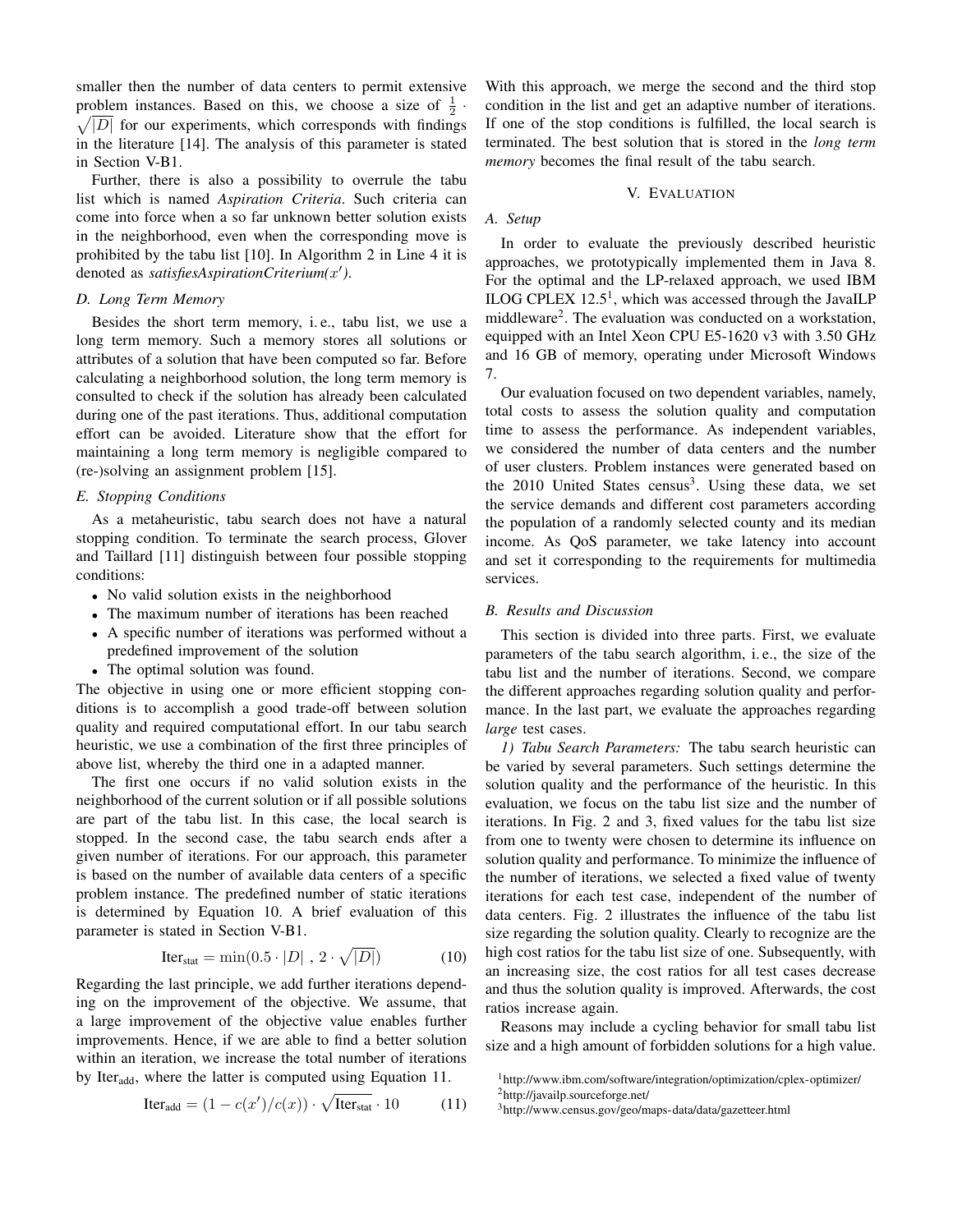

Fig. 2. Ratio of costs between the exact approach and the tabu search heuristic by predefined tabu list size.



Fig. 3. Observed mean computation times by predefined tabu list size. Please note the logarithmic scaling of the ordinate.



Fig. 4. Ratio of costs between the exact approach and the tabu search heuristic by predefined number of iterations.



Fig. 5. Observed mean computation times by predefined number of iterations. Please note the logarithmic scaling of the ordinate.

Further, as illustrated in Fig. 3, the tabu list size has just a minor influence on the computation time. Thus, there is nearly no trade-off between solution quality and performance regarding this parameter. It is more important to find a favorable value for each problem instance. The used formula  $\frac{1}{2} \cdot \sqrt{|D|}$  meets this criteria quite well, nevertheless, it does not necessarily constitute the ideal point for each test case. Furthermore, we evaluated the number of iterations. For that matter, we determine the value for the tabu list size using the above mentioned formula and vary the number of iterations from one to twenty (cf. Fig. 4 and 5). In the figures, a clear trade-off between solution quality and performance is observable. With increasing number of iterations, the solution quality improves by a decreasing rate. Since the computation time may increase by factor ten or more, a adequate compromise is required (cf. Equation 10).

For both evaluations, tabu list size and number of iterations, the fluctuations in solution quality for the smallest test case (10/150) are outstanding. The reason for this phenomena can be see in the small number of data centers. A change in the used data centers may result in a substantial change in solution quality.

*2) Comparison of the Different Approaches:* For our analysis, we use our previously published exact approach (CDCSP-EXA.KOM), our LP-relaxed approach (CDCSP-REL.KOM), and our priority-based start heuristic (CDCSP-PBSH.KOM) as benchmarks. We compare these approaches regarding performance and solution quality to the heuristic approaches

presented in this paper. For each test case we created 100 problem instances. We subsequently computed the observed mean absolute computation times and the macro-averaged ratio of total cost along with the respective 95% confidence intervals based on a t-distribution.

Fig. 6 shows the solution quality of our approaches, whereby three main observations need to be mentioned. First – except of the first test case  $(10/150)$  – the solution quality of all heuristics compared to the exact approach improves with an increasing number of data centers and user clusters and thus tends towards the optimal solution. The second observation refers to the differences between the tabu search heuristic (CDCSP-TS.KOM) and the Best-of-Breed approach (CDCSP-BoB.KOM). Regarding the first test case (10/150), the difference between these two corresponds to 2.4 percentage points. Up to the last test case (40/600), the difference continuously shrinks to 1.0 percentage points. Further, the average solution quality of the tabu search heuristic always exceeds the one of the Best-of-Breed approach. The third observation refers to the differences between the priority-based start heuristic and the approaches presented in the work at hand. Both, the tabu search heuristic as well as the Best-of-Breed approach make use of this simple heuristic, which was selected using the statistical analysis in Section III. Although the chosen heuristic was selected as best and fastest for one test case, the average results of the tabu search heuristic and the Bestof-Breed approach are better for *every* test case. Thus, the solution quality benefits from these approaches.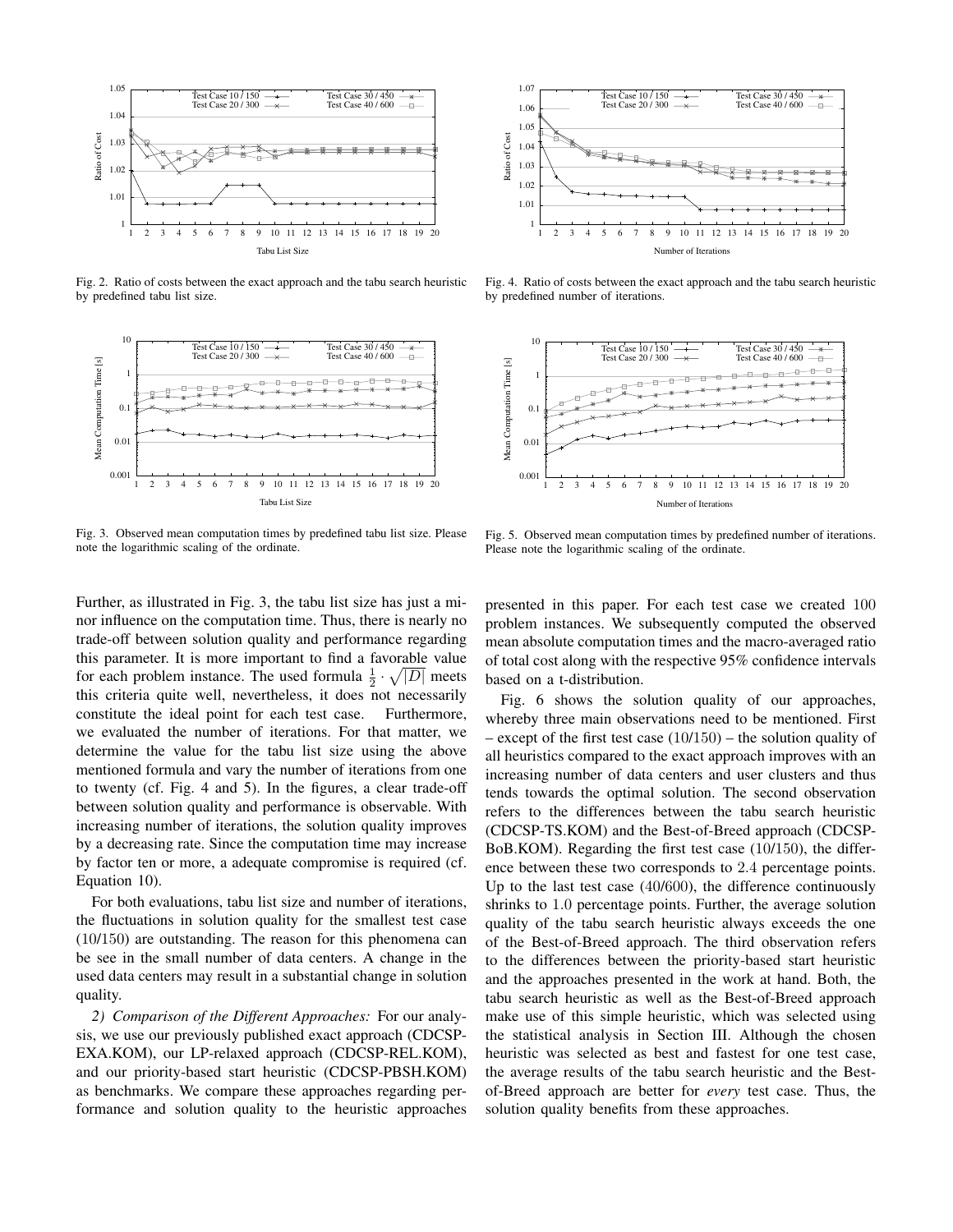

Fig. 6. Ratio of costs (based on macro-average; with 95% confidence intervals) between the exact approach and the heuristic approaches by test case.



Fig. 7. Observed mean computation times (with 95% confidence intervals) by test case. Please note the logarithmic scaling of the ordinate.

Fig. 7 presents the computation time of five approaches. Clearly recognizable is the increasing difference between the exact approach and each of the heuristic approaches, due to the previously mentioned exponential growth in computation time for the former. Of specific interest to our present work is the growing difference between the tabu search heuristic and the Best-of-Breed approach. For the first test case (10/150), the required computation time for the Best-of-Breed approach is 45.5% less compared to the tabu search. For the last test case (40/600), the Best-of-Breed approach requires 88.5% less computation time. Thus, with an increasing number of data centers and user clusters, the Best-of-Breed approach is more favorable with repsect to computation time.

*3) Large Test Cases:* In this part, we focus on *large* test cases with hundreds of data centers. Because of the high computation effort the exact solution is not applicable for our evaluation. Thus, we used the LP-relaxed approach for comparison. Furthermore, we only generated 50 problem instances per test case, compared to 100 in the previous parts of the evaluation. Fig. 8 and Fig. 9 show the corresponding results. Regarding the solution quality, the tabu search heuristic



Fig. 8. Ratio of costs (based on macro-average; with 95% confidence intervals) between the tabu search approach and the heuristic approaches by test case.



Fig. 9. Observed mean computation times (with 95% confidence intervals) by test case. Please note the logarithmic scaling of the ordinate. .

achieves the best results. Thus, we used it as benchmark for the cost ratios. As mentioned before, with increasing test case size percentage difference in solution quality decreases and reaches a marginal level. Nevertheless, mapping the percentage difference to absolute cost, the difference may be enormous. A substantial difference between the heuristic approaches is the computation time depicted in Fig. 9. In our configuration, tabu search performs the worst for large test cases. For the last test case (400/2000), tabu search requires in average nearly 38 times longer compared to the Best-of-Breed approach.

To summarize, our tabu search heuristic delivers the best average results for every test case, but with the drawback of significant higher computation time compared to the Best-of-Breed approach. For increasing problem sizes, the advantages regarding the solution quality of the tabu search decreases and the disadvantages regarding the computation time increases. Thus, for calculations with minor time constraints, such as planing scenarios, tabu search may be the best choice. For large infrastructures with a high number of data centers and user clusters as well as fluctuating demand, our Best-of-Breed approach may be more favorable.